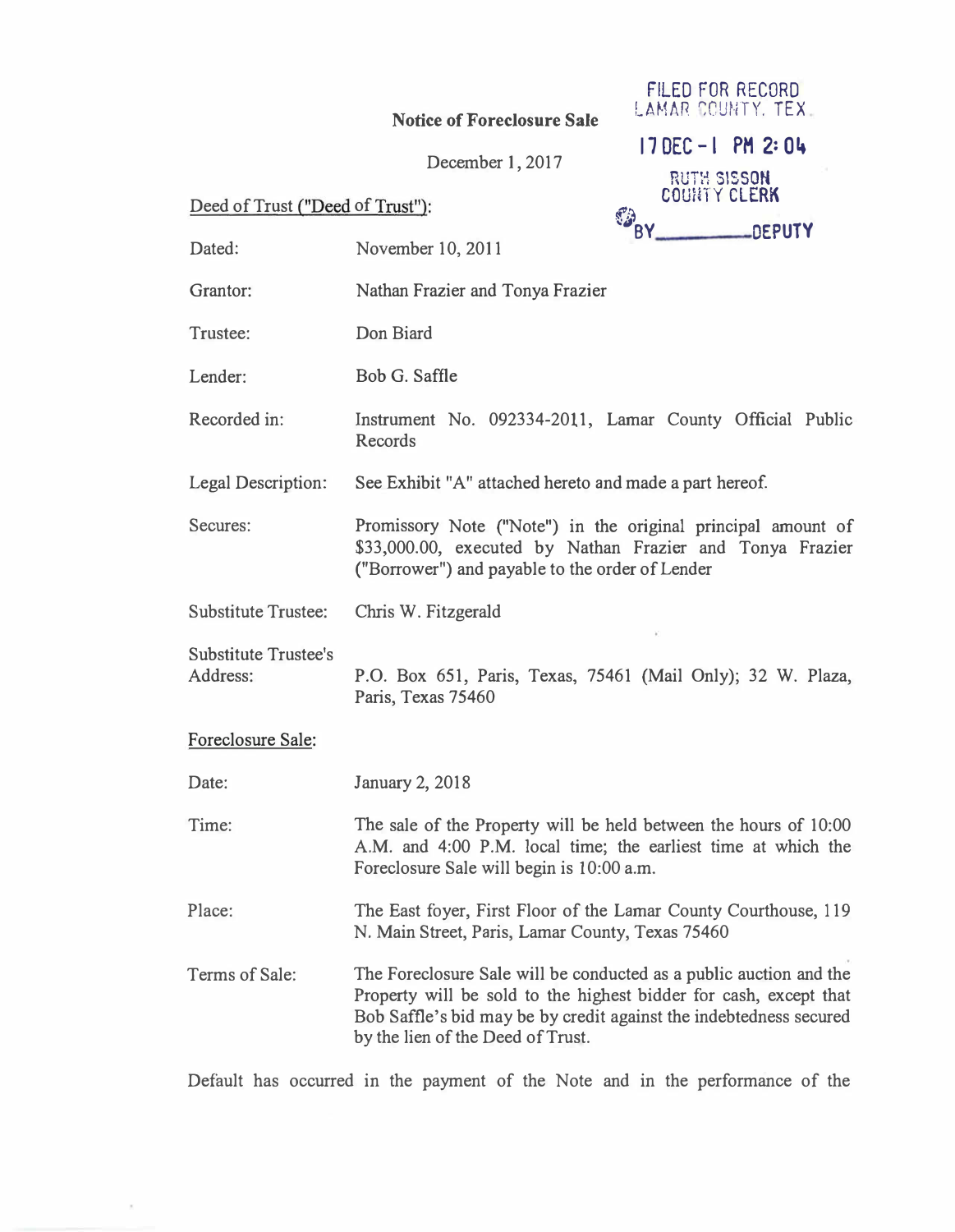obligations of the Deed of Trust. Because of that default, Bob G. Saffle, the owner and holder of the Note, has requested Substitute Trustee to sell the Property.

The Deed of Trust may encumber both real and personal property. Formal notice is hereby given of Bob G. Saffle's election to proceed against and sell both the real property and any personal property described in the Deed of Trust in accordance with Bob G. Saffle's rights and remedies under the Deed of Trust and section 9.604(a) of the Texas Business and Commerce Code.

Therefore, notice is given that on and at the Date, Time, and Place for the Foreclosure Sale described above, Substitute Trustee will sell the Property in accordance with the Terms of Sale described above, the Deed of Trust, and applicable Texas law.

If Bob G. Saffle passes the Foreclosure Sale, notice of the date of any rescheduled foreclosure sale will be reposted and refiled in accordance with the posting and filing requirements of the Deed of Trust and the Texas Property Code.

The Foreclosure Sale will be made expressly subject to any title matters set forth in the Deed of Trust, but prospective bidders are reminded that by law the Foreclosure Sale will necessarily be made subject to all prior matters of record affecting the Property, if any, to the extent that they remain in force and effect and have not been subordinated to the Deed of Trust. For the avoidance of doubt, the Foreclosure Sale will not cover any part of the Property that has been released of public record from the lien and/or security interest of the Deed of Trust by Joanna Keys Pitcock. Prospective bidders are strongly urged to examine the applicable property records to determine the nature and extent of such matters, if any.

Pursuant to section 51.009 of the Texas Property Code, the Property will be sold "AS IS," without any expressed or implied warranties, except as to the warranties (if any) provided for under the Deed of Trust. Prospective bidders are advised to conduct an independent investigation of the nature and physical condition of the Property.

Pursuant to section 51.0075(a) of the Texas Property Code, Substitute Trustee reserves the right to set further reasonable conditions for conducting the Foreclosure Sale. Any such further conditions shall be announced before bidding is opened for the first sale of the day held by Substitute Trustee.

Assert and protect your rights as a member of the armed forces of the United States. If you are or your spouse is serving on active military duty, including active military duty as a member of the Texas National Guard or the National Guard of another state or as a member of a reserve component of the armed forces of the United States, please send written notice of the active duty military service to the sender of this notice immediately.

Chris W. Fitzgerald, Substitute Trustee